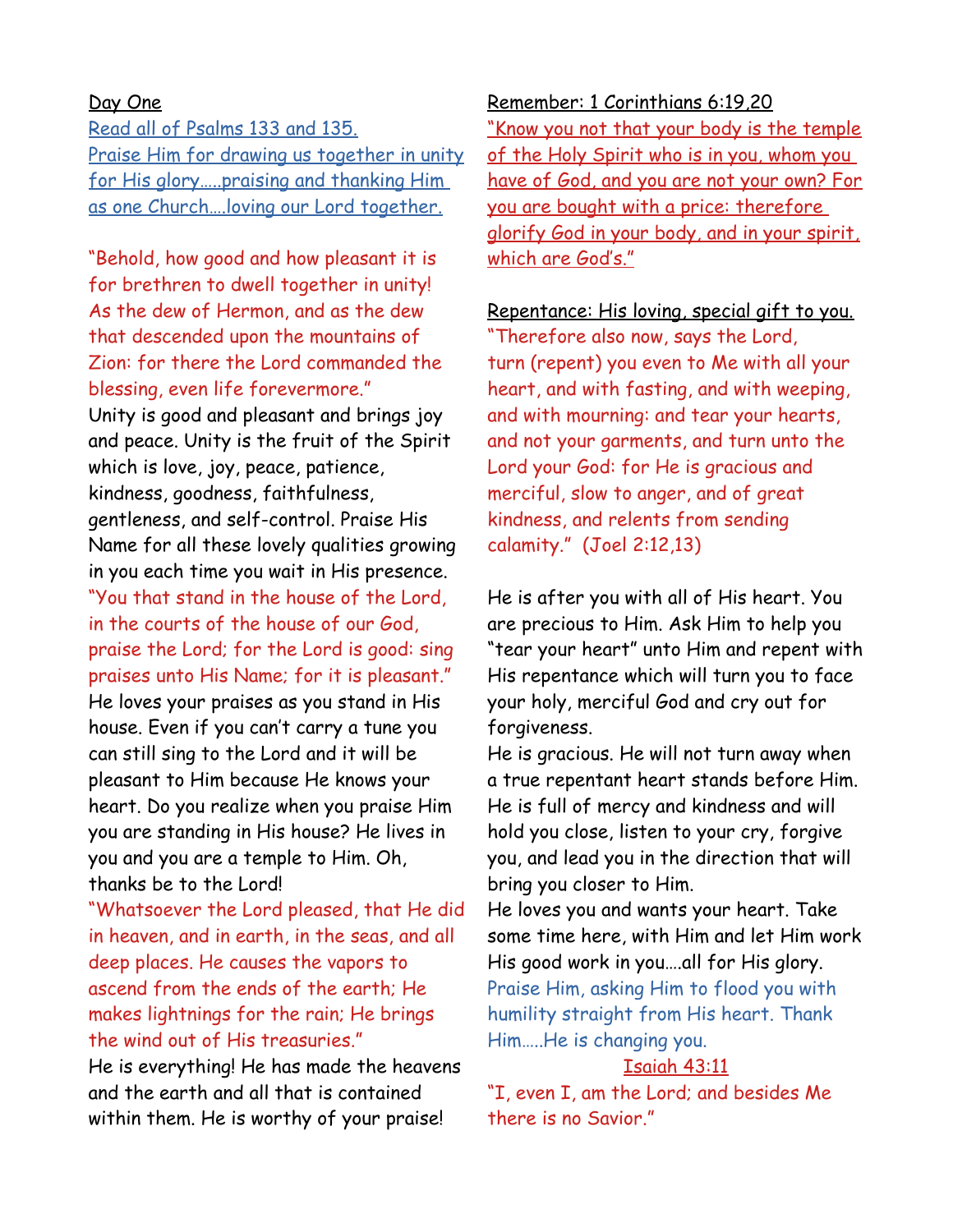#### Day Two

Read all of Psalm 138. His Word is all powerful. Praise and thank Him for His alive Word!

"I will praise You with my whole heart: before the gods will I sing praise unto You. I will worship toward Your holy temple, and Praise Your Name for Your lovingkindness and for Your truth: for You have magnified Your Word above all Your Name."

There is only one true God….only One! Thank Him you love to praise His Name before all of the false gods people have acknowledged. The only God is your God and He loves to hear your praises! And He has magnified His Word above His Name! His alive Word is God! His alive Word is forever the truth. Thank Him! "Though the Lord be high, yet has He respect unto the lowly: but the proud He knows from afar."

Praise Him for keeping you humble for His glory. He is the highest Name yet He "has respect unto the lowly." Thank Him for His love for the humble ones who seek His face. You are one of the humble...it is an honor to be humble and seek the face of God! All glory to His Name.

"The Lord will perfect that which concerns me: Your mercy, O Lord, endures forever: forsake not the works of Your own hands." Praise Him for His work in you is perfect. He wants to perfect all you are concerned about. What an awesome, loving God! He is full of mercy and love for you. Wait on Him. Enjoy His company and watch Him work. Thank Him for His constant care of you….leading you into a closer relationship with your God of glory and strength!

Remember: 1 Corinthians 1:27-31 "But God has chosen the foolish things of the world to confound the wise; and God has chosen the weak things of the world to confound the things which are mighty; and the base things of the world, and things which are despised, has God chosen, Yes, and things which are not, to bring to nothing things that are: that no flesh should glory in His presence. And of Him are you in Christ Jesus, who of God is made unto us wisdom, and righteousness, and sanctification, and redemption: that, according as it is written, He that glories let him glory in the Lord." Repentance: His loving, special gift to you. "For Your Name's sake, O Lord, pardon my iniquity; for it is great." (Psalm 25:11)

All people on this earth have sinned against God. God hates sin but He loves you. Do you realize how great His love is for you? Jesus came to earth, willingly, to die for every single sin you have committed in your entire life...and He came because of His love for you.

When you begin repenting from your sins, the Lord pardons you for His Name's sake. When you sin, you sin against God and His Name.

There is no time ever that sin honors God. But your acknowledgment of sins, whether you think they are little or big, honors God. When He sees you grieve, crying out to be changed, you honor His Name. Honor Him now.

Return to praise, praising with a clean heart.

#### Luke 19:10

"For the Son of Man has come to seek and to save that which was lost."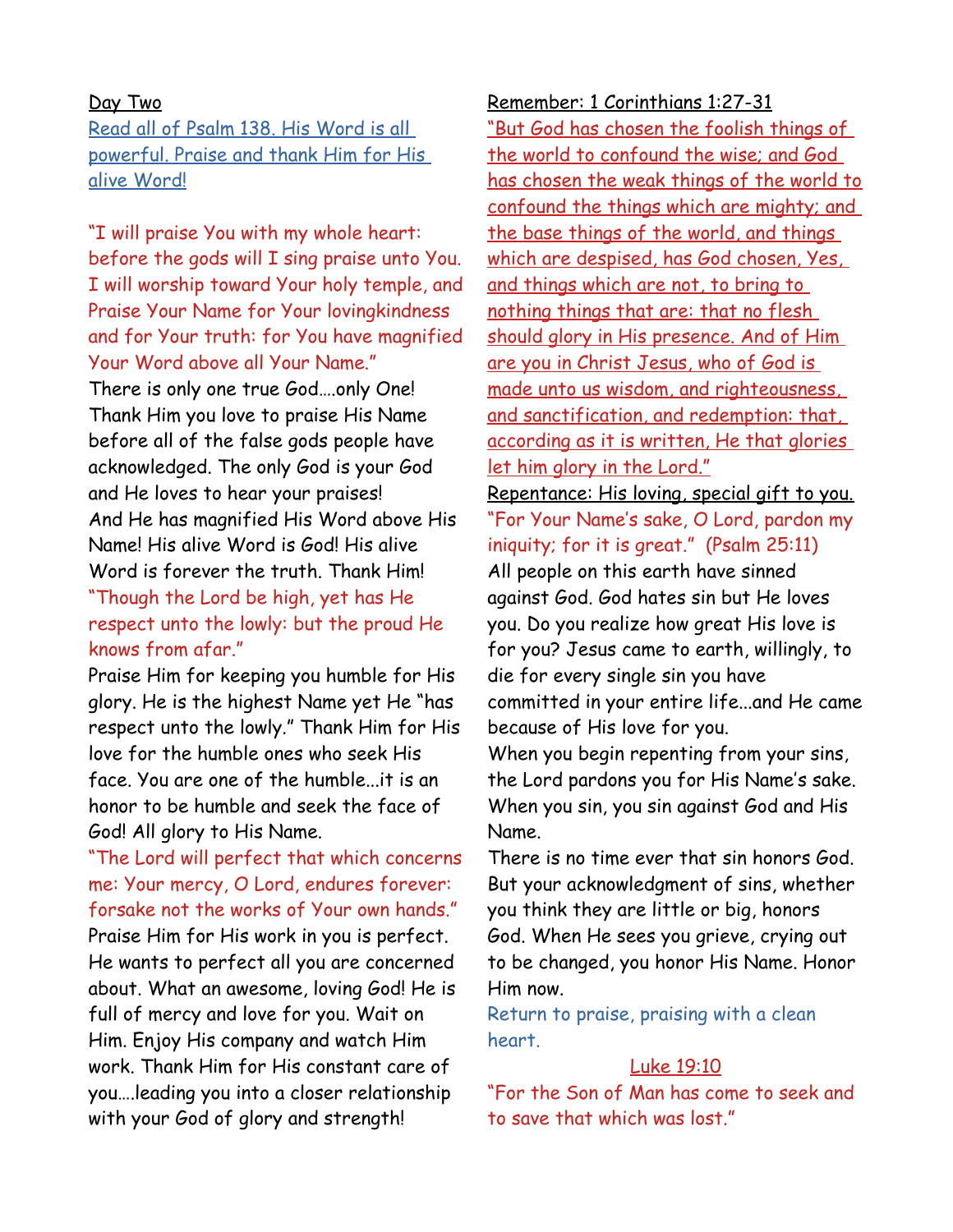# Day Three

Read all of Psalm 139. This Psalm should take you into praise that never ends. He loved you and knew you before you were even born!

"O Lord, You have searched me, and known me. You know my sitting down and my standing up. You understand my thought afar off. You search out my path and my lying down, and are acquainted with all my ways. For there is not a word in my tongue, but, O Lord, You know it altogether. You have hedged me behind and before and laid Your hand upon me. Such knowledge is too wonderful for me; it is high, I cannot attain unto it."

He knows you better than anyone else. He loves you better than anyone else. He knows all of your ways.

"For You have formed my inward parts; You have covered me in my mother's womb. I will praise You; for I am fearfully and wonderfully made: marvelous are Your works; and that my soul knows right well. My frame was not hid from You, when I was made in secret, and skillfully wrought in the lowest parts of the earth. Your eyes did see my substance, being yet unformed; and in Your book they were all written, the days fashioned for me, when as yet there were none of them. How precious also are Your thoughts unto me, O God! How great is the sum of them! If I should count them, they are more in number than the sand; when I awake, I am still with You." He is with you every moment. He made you with His hands. You are one of a kind. There is no one like you. He thinks about you all the time. Praise His Name!

Remember: Isaiah 41:10

"Fear not; for I am with you: be not dismayed; for I am your God: I will strengthen you; yes, I will help you; yes, I will uphold you with the right hand of My righteousness."

Repentance: His loving, special gift to you. "Search me, O God, and know my heart: try me, and know my thoughts: and see if there be any wicked way in me, and lead me in the way everlasting." (Psalm 139:23,24)

It's wonderful to ask the Lord to search you so He can show you your heart; and He will show you those things that needs to be changed. He knows best. Thank Him for such love.

He tests you and searches your thought life to see if repentance is needed there. Thank Him, again, for working on you to make you pure in heart.

Ask Him to reveal His findings to you. Don't be in a hurry. He is so happy to deliver you from sin.

Repent where He shows you. Take your time and let Him change you. Let Him "lead you in the everlasting way." He is always good!

Return to praise. You are one of a kind, made by the hand of our lovely Lord! He loves you so much! He is rejoicing with you!

# Isaiah 61:10

"I delight greatly in the Lord; my soul rejoices in my God. For He has clothed me with garments of salvation and arrayed me in a robe of His righteousness."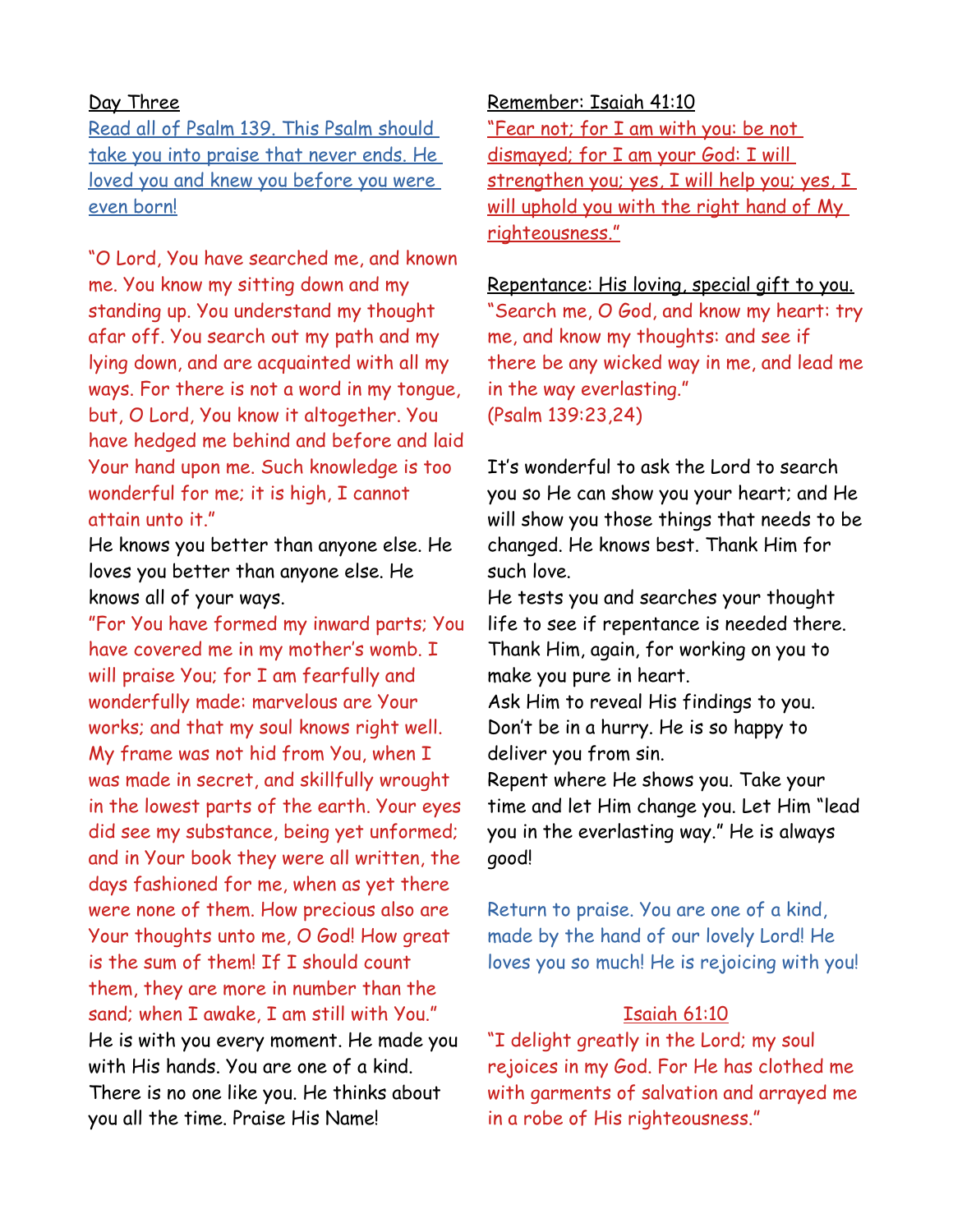# Day Four

Read all of Psalms 142 and 143. Call on His Name. Praise Him for He is your help in trouble. He will "attend to your cry" to Him.

"I cried unto the Lord with my voice; with my voice unto the Lord did I make my supplication. I poured out my complaint before Him; I showed before Him my trouble."

The Lord loves for you to cry out to Him. Praise Him for you growing in trust in Him and loving to ask Him for help. Pouring out your troubles before Him is exactly what He wants. Thank Him for answers before you receive them.

"I stretch forth my hands unto You; my soul thirsts after You, as a thirsty land. Hear me speedily, O Lord: my spirit fails: hide not your face from Me, lest I be like unto them that go down into the pit. Cause me to hear Your lovingkindness in the morning; for in You do I trust: cause me to know the way in which I should walk; for I lift up my soul unto You."

This is an awesome prayer! He wants you to cry out for Him with a humble heart, believing He will help you. Praise Him for longing to show you His lovingkindness and show you the way to walk. Thank Him for being your God, taking care of you, and leading you into relying on Him and trusting Him more and more.

"Teach me to do Your will; for You are my God; Your Spirit is good; lead me into the land of uprightness. Revive me, O Lord, for Your Name's sake: for Your righteousness' sake bring my soul out of trouble." He loves to deliver you! Praise Him again!

Remember: Hebrews 11:1 "Now faith is the substance of things hoped for, the evidence of things not seen."

Repentance: His loving, special gift to you.

"Therefore seeing we also are surrounded with so great a cloud of witnesses, let us lay aside every weight, and the sin which does so easily ensnare us, and let us run with patience the race that is set before us, looking unto Jesus the author and perfecter of our faith; who for the joy that was set before Him endured the cross, despising the shame, and is seated at the right hand of the throne of God. For consider Him that endured such hostility of sinners against Himself, lest you be wearied and faint in your minds. You have not yet resisted unto blood, striving against sin." (Hebrews 12:1-4)

Read these verses carefully, taking time to think about them. Have you let go of every weight, every sin that could hold you back from more of His presence? Talk with Him. Have you asked and believed for patience from Him to run this race? He is listening to you.

Are you truly keeping your eyes on Jesus? Do you know down deep, deep inside your heart He is really the author and perfecter of your faith? Ask Him to help you remember the cross….He gave all for you...are you giving all for Him? Praise Him for His gift of salvation. "For there is one God, and one Mediator between God and men, the man Christ Jesus; who gave Himself a ransom for all. This to be a testimony at the proper time." (1 Timothy 2:5,6)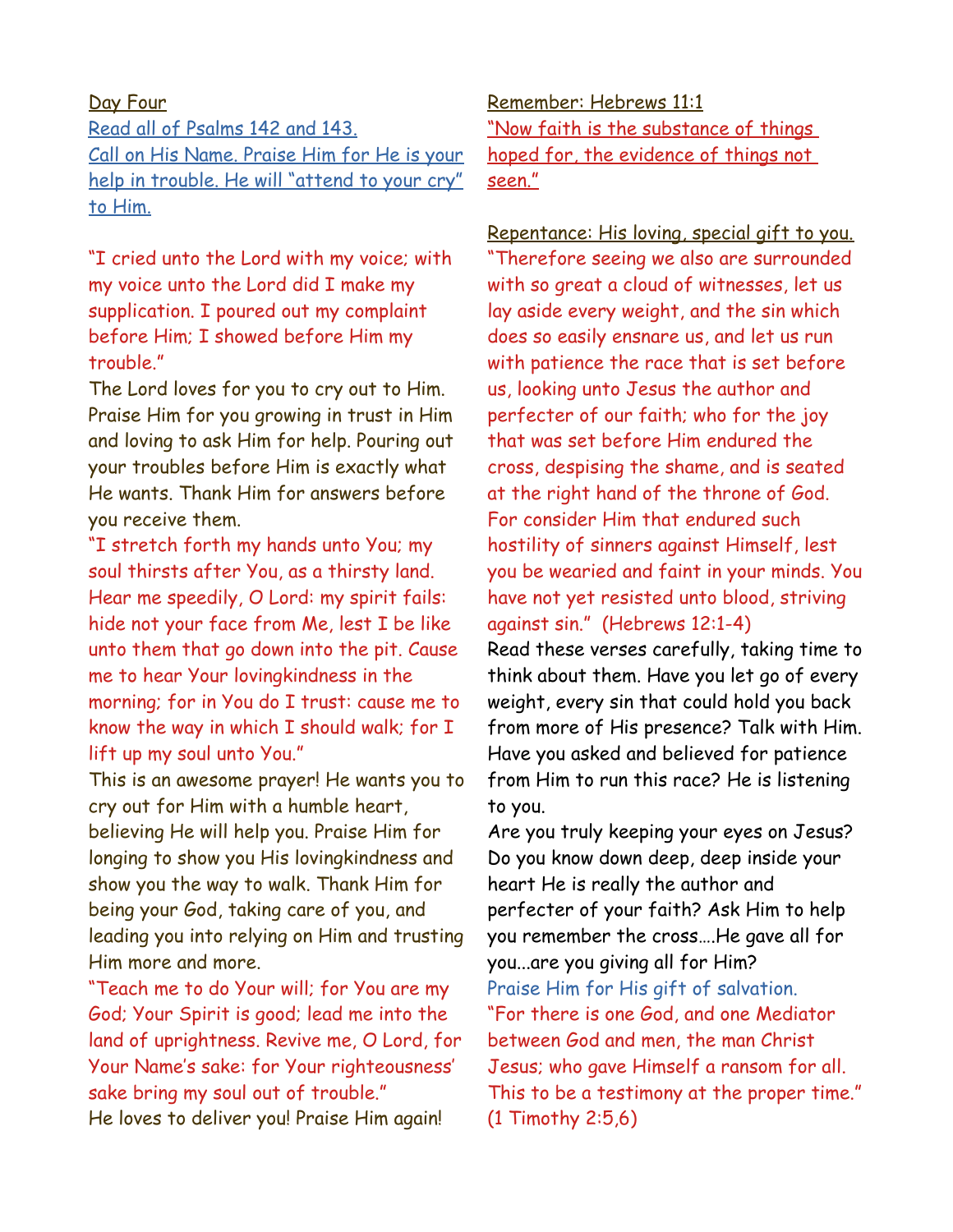# Day Five

Read all of Psalm 145. He is your King. Speak of His might. Speak of His power. Speak of His everlasting love. Then, praise and worship Him.

"I will extol You, my God, O King; and I will bless Your Name forever and ever. Every day will I bless You; and I will praise Your Name forever and ever. Great is the Lord, and greatly to be praised; and His greatness is unsearchable." Did you know the word "extol" means to "praise enthusiastically"? Every day we should be praising Him with great enthusiasm whether we feel like it or not. He is the Lord and He is great. You can't even search His greatness because it is so vast. He is bigger and greater and more powerful and amazing than we could ever imagine. Oh lift Him up in praise now.

"The Lord is gracious and full of compassion; slow to anger and of great mercy. The Lord is good to all: and His tender mercies are over all His works. All Your works shall praise You, O Lord; and Your saints shall bless you."

Thank Him again and again for His mercy and compassion. He is good. Thank Him for His goodness. Even His works praise Him! Oh, may we praise the Lord and bless Him with everything inside of us!

"The Lord is near unto all them that call upon Him, in truth. He will fulfill the desire of them that fear Him; He also will hear their cry, and will save them. The Lord preserves all them that love Him."

When you call upon Him in truth, He is near. When you fear Him He hears your cry and saves you. Oh thank you, Lord!

### Remember: Proverbs 3:3,4

"Let not mercy and truth forsake you: bind them about your neck; write them upon the table of your heart; so shall you find favor and good understanding in the sight of God and man."

## Repentance: His loving, special gift to you.

"Come and let us return unto the Lord: for He has torn, and He will heal us; He has smitten, and He will bind us up. After two days will He revive us; on the third day He will raise us up, and we shall live in His sight. Let us know, let us press on to know the Lord: His going forth is prepared as the morning; and He shall come to us as the rain, as the latter and former rain unto the earth." (Hosea 6:1-3)

These verses are strong. They show the Lord's discipline….chastening….which had to happen for His people to repent or return to Him. Is there a place you still need to repent so you can be healed and return to the Lord?

Once you repent and return to Him, the Lord will heal you and bind up your wounds. He wants to raise you up…..are you ready for this? He wants you to live for Him so all can see Him living in you.

After you have taken some time with Him, reflecting and letting Him direct you, thank Him for all He is doing in your life to help you show Him to others.

#### Proverbs 3: 5,6

"Trust in the Lord with all our heart; and lean not unto your own understanding. In all your ways acknowledge Him and He shall direct your paths."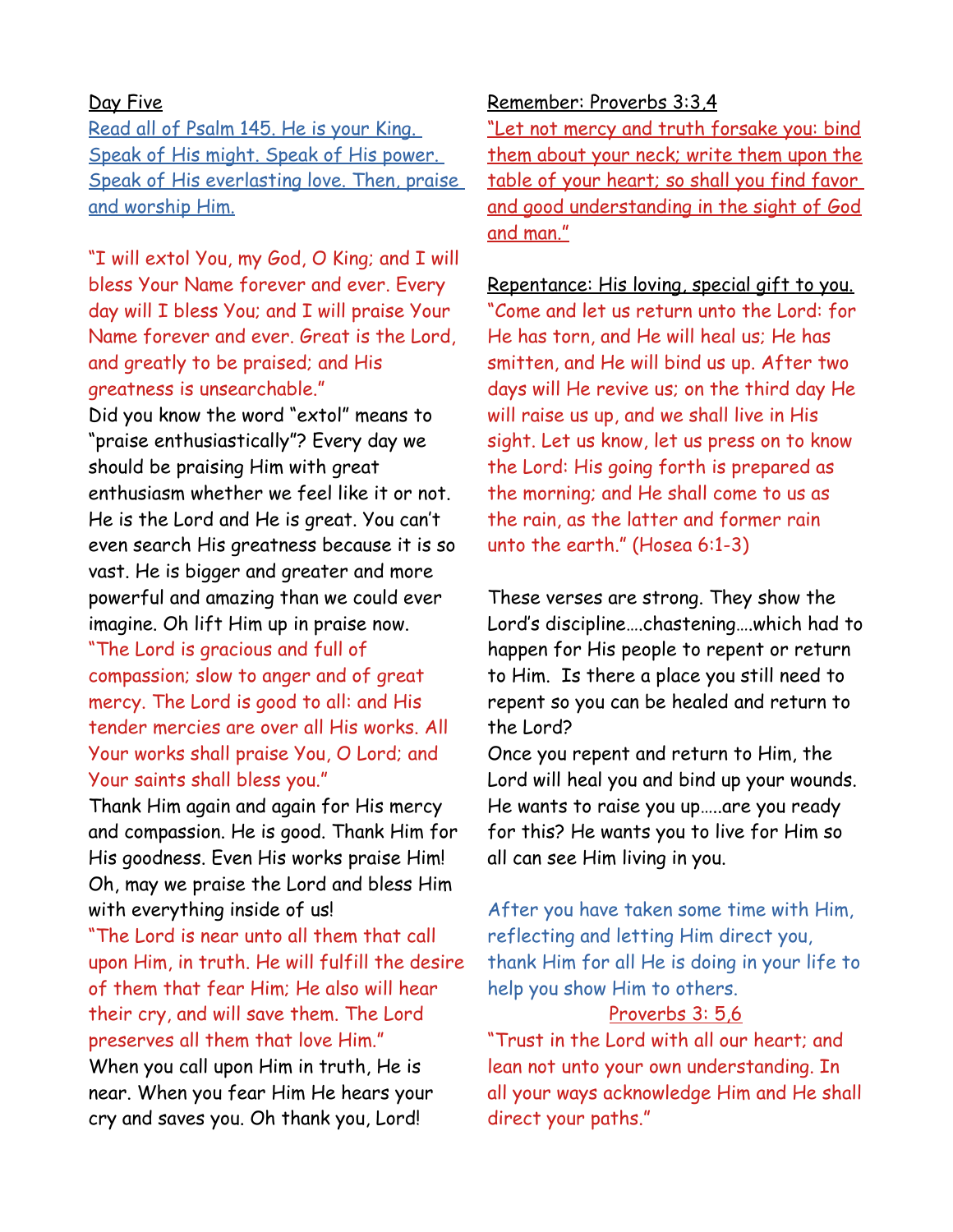## Day Six

Read all of Psalm 146. He is so worthy. His Name brings forth praise. Praise Him now.

"Praise You the Lord. Praise the Lord, O my soul. While I live will I praise the Lord: I will sing praises unto my God while I have any being.

Do you see it is a lovely command to praise Him? He knows that praise is good for us. He created us to praise Him and enjoy every moment with Him. Thank Him for the joy of praising Him.

"Happy is he that has the God of Jacob for His help, whose hope is in the Lord His God: who made heaven, and earth, the sea, and all that is therein: who keeps truth forever: who executes justice for the oppressed: who gives food to the hungry. The Lord looses the prisoners: the Lord open the eyes of the blind: the Lord raises them that are bowed down: the Lord loves the righteous: the Lord preserves the strangers; He relieves the fatherless and widow: but the way of the wicked He turns upside down. "

There is so much here to praise and thank Him for….He takes care of everything! Do you realize the peace that will overwhelm you when you really believe He is in control no matter what is happening in your present life? We all fight what we "see" with our eyes instead of the truth of what we "know" in His Word. Praise Him for leading you to "know" in your heart the truth of His Word!

"The Lord shall reign forever, even your God, O Zion, unto all generations. Praise you the Lord."

Amen, and amen! Praise the Lord!

Remember: Joshua 1:9

"Have I not commanded you? Be strong and of a good courage; be not afraid, neither be you dismayed: for the Lord your God is with you wherever you go."

## Repentance: His loving, special gift to you.

"This book of the law shall not depart out of your mouth; but you shall meditate therein day and night, that you may observe to do according to all that is written therein: for then you shall make your way prosperous, and then you shall have good success" (Joshua 1:8) Jesus said, "It is written, Man shall not live by bread alone, but by every Word that proceeds out of the mouth of God." (Matthew 4:4)

His Word is your life. Do you believe this? It is so important; it must be read daily. Does His Word lift you up and help you? Does His Word also bring sorrow leading to repentance and give you answers to life and cause you to be more diligent to know Him?

If you are hesitant in saying "yes" to any of the above questions, please take time to reflect, to pray, to repent. His Word is true life. It changes you. It is most important to read His Word daily. Nothing in your life is more important.

Return to thankful praise, joy, and peace thinking on the power of His Word.

## 11 Timothy 3:16

"All scripture is given by inspiration of God, and is profitable for doctrine, for reproof, for correction, for instruction in righteousness: that the man of God may be perfect, thoroughly furnished unto all good works."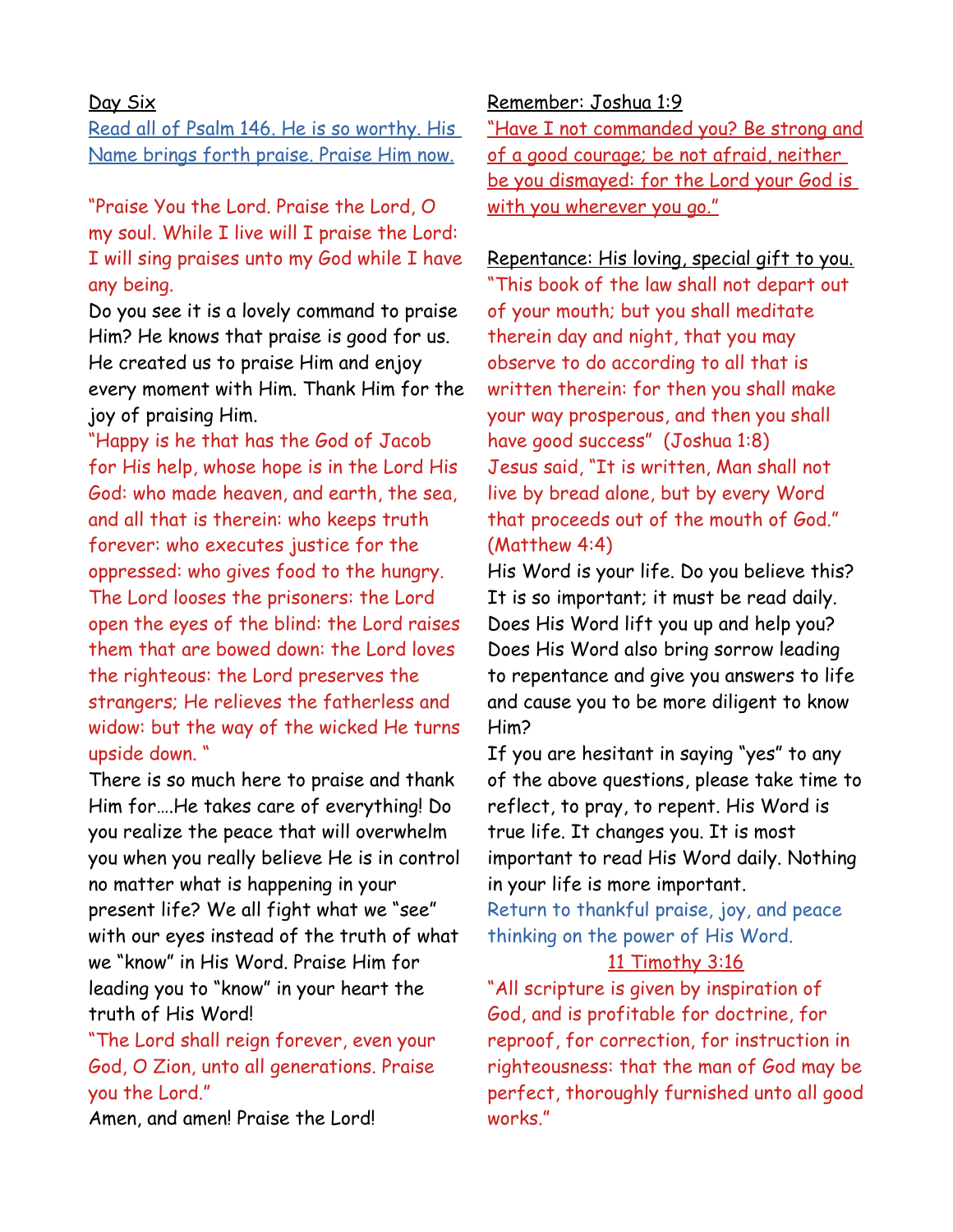# Day Seven

Read all of Psalm 147. Praise Him for Jerusalem where "His Name is there forever". Thank Him for choosing the Jews to tell the world about God and for them writing it down in His Word for His glory: that the whole world can know He is the Only True God.

# "Praise the Lord: for it is good to sing praises unto our God; for it is pleasant: and praise is fitting."

Fitting means "proper", "suitable", "right". Praise is the most proper and suitable and right thing to do any time of the day or night. It is pleasant for you and for Him. God is always good and He says it is good to praise Him. Enjoy this time.

"The Lord does build up Jerusalem: He gathers together the outcasts of Israel. He heals the broken in heart, and binds up their wounds. He determines the number of stars; He calls them all by their names. Great is our Lord, and of great power: His understanding is infinite. The Lord lifts up the meek: He casts the wicked down to the ground. Who covers the heaven with clouds, who prepares rain for the earth, who makes grass to grow upon the mountains."

This is your God. Praise Him! Thank Him. He knows the name of every star!!!! We serve the most awesome God! Look up! He is your God and your salvation. There is none….not one….like Him!

# "The Lord takes pleasure in them that fear Him, in those that hope in His mercy."

Thank Him for the "fear of the Lord"; for taking pleasure in those who fear Him; and for showing you how to fear Him!

#### Remember: Proverbs 8:10

"The fear of the Lord is the beginning of wisdom: and the knowledge of the Holy One is understanding."

Repentance: His loving, special gift to you. "Submit yourselves therefore to God. Resist the devil, and he will flee from you. Draw near to God, and He will draw near to you. Cleanse your hands, you sinners; and purify your hearts, you double-minded. Be afflicted, and mourn, and weep: let your laughter be turned to mourning, and your joy to heaviness. Humble yourselves in the sight of the Lord, and He shall lift you up." (James 4:7-10)

We must submit to Him daily. He is our first priority at the beginning of each day. We must resist the devil and draw near to God. Are you doing this? There is a promise here; as you draw near to Him, He draws near to you! Are you asking for a pure heart? Have you repented for being double-minded? When you repent, does it produce mourning and weeping and humility in you?

Do you become excited for Him to change you into more of His likeness?

The promise here is grand; true repentance will bring forgiveness and "He will lift you up" for His glory.

Be at peace now…..joy rising up through complete forgiveness, and His praise filling all of your thoughts. He is marvelous in His love for you!

# 11 Corinthians 12:14

"The grace of the Lord Jesus Christ, and the love of God, and the fellowship of the Holy Spirit, be with you all. Amen."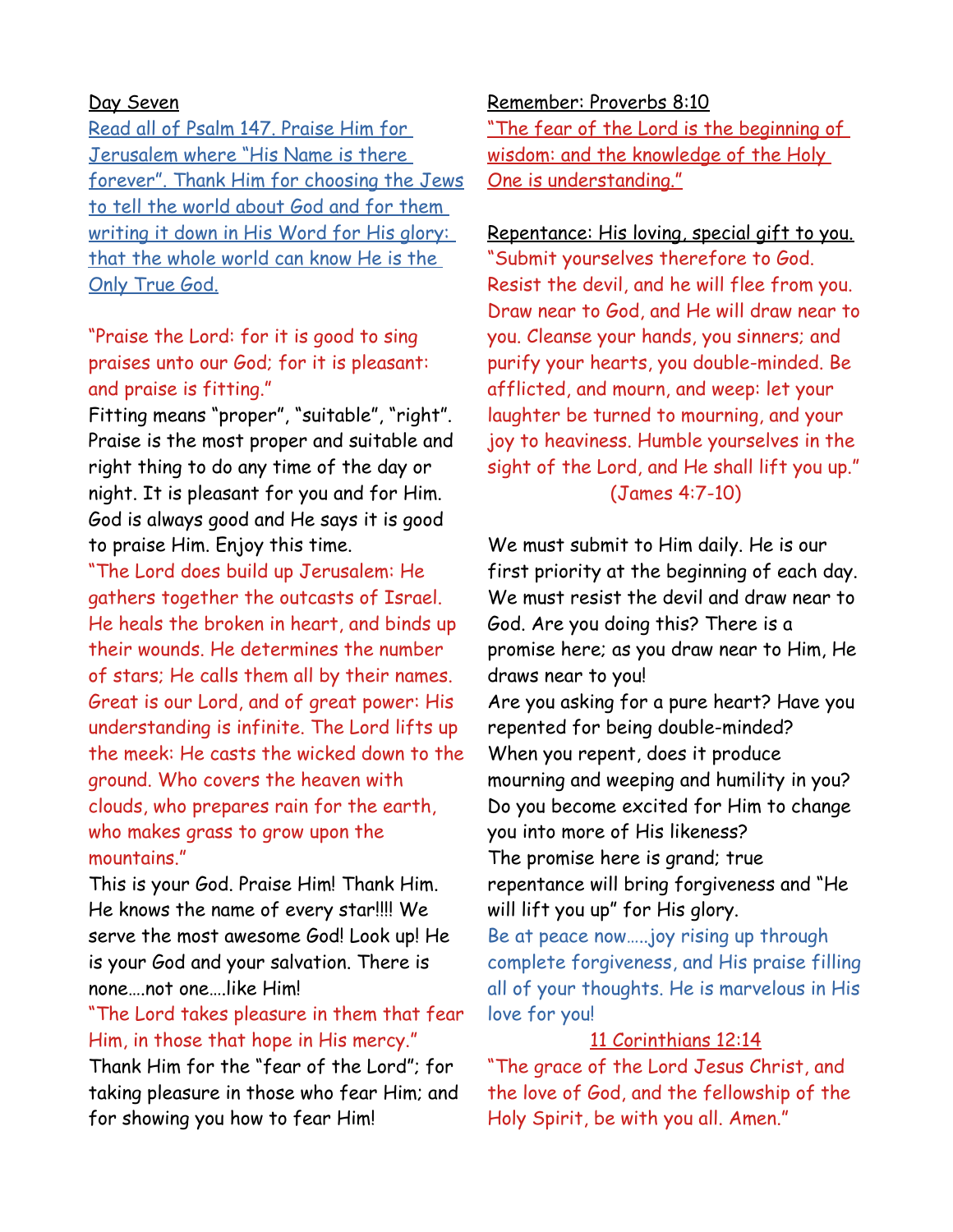# Day Eight

Read all of Psalms 148, 149, 150. There is so much to praise and thank Him for in these last three Psalms. What a way for the Book of Psalms to end: complete joy and praise to His mighty Name!

"Praise you the Lord. Praise you the Lord from the heavens: praise Him in the heights. Praise Him all His angels: praise Him, all His hosts. Praise Him, sun and moon: praise Him, all you stars of light. Praise Him, you heavens of heavens, and you waters that be above the heavens. Let them praise the Name of the Lord: for He commanded, and they were created. Let them praise the Name of the Lord: for His Name alone is excellent; His glory is above the earth and heaven."

Can you even really imagine what it might be like to speak and things are created? This is your God!

"Praise you the Lord. Sing unto the Lord a new song, and His praise in the congregation of saints. Praise you the Lord. Praise God in His sanctuary: praise Him in the firmament of His power. Praise Him for His mighty acts: praise Him according to His excellent greatness. Praise Him with the sound of the trumpet: praise Him with the lute and harp. Praise Him with the timbrel and dance: Praise Him with stringed instruments and pipes. Praise Him upon the loud cymbals: praise Him upon the clashing cymbals. Let every thing that has breath praise the Lord. Praise you the Lord."

God has helped you understand praise and thanksgiving to Him is a mighty weapon; both are all-powerful. He is our King!

### Remember: Matthew 11:28-30

"Come unto me, all you that labor and are heavy laden and I will give you rest. Take My yoke upon you, and learn of Me; for I am meek and lowly in heart: and you shall find rest unto your souls. For My yoke is easy and My burden is light."

## Repentance: His loving, special gift to you.

"O Israel, return unto the Lord your God; for you have fallen because of your iniquity. Take with you words, and turn to the Lord: say unto Him, 'Take away all iniquity and receive us graciously: so will we offer the sacrifices of our lips."

# (Hosea 14:1,2)

Again and again in scripture, the writer is pleading with the reader to "return" (repent) unto the Lord because of your sins and He will be right there to forgive the one who repents.

He is your most loving God. When He sees you sin, He goes to work on you until you come into His presence and repent. Wait on Him now and see where He is leading you. Is there something you need to repent of today? He is listening.

Ask Him to help you with your words so you repent rightly. Turn toward Him and pray for Him to open your eyes to any sins you have neglected to repent for.

Praise naturally seems to flow after repentance is complete. The joy of the Lord will be continual strength for you. He designed joy to be strength to you. Rejoice in Him now.

# Psalm 86:5

"For You, Lord, are good, and ready to forgive; and abundant in mercy unto all them that call upon You."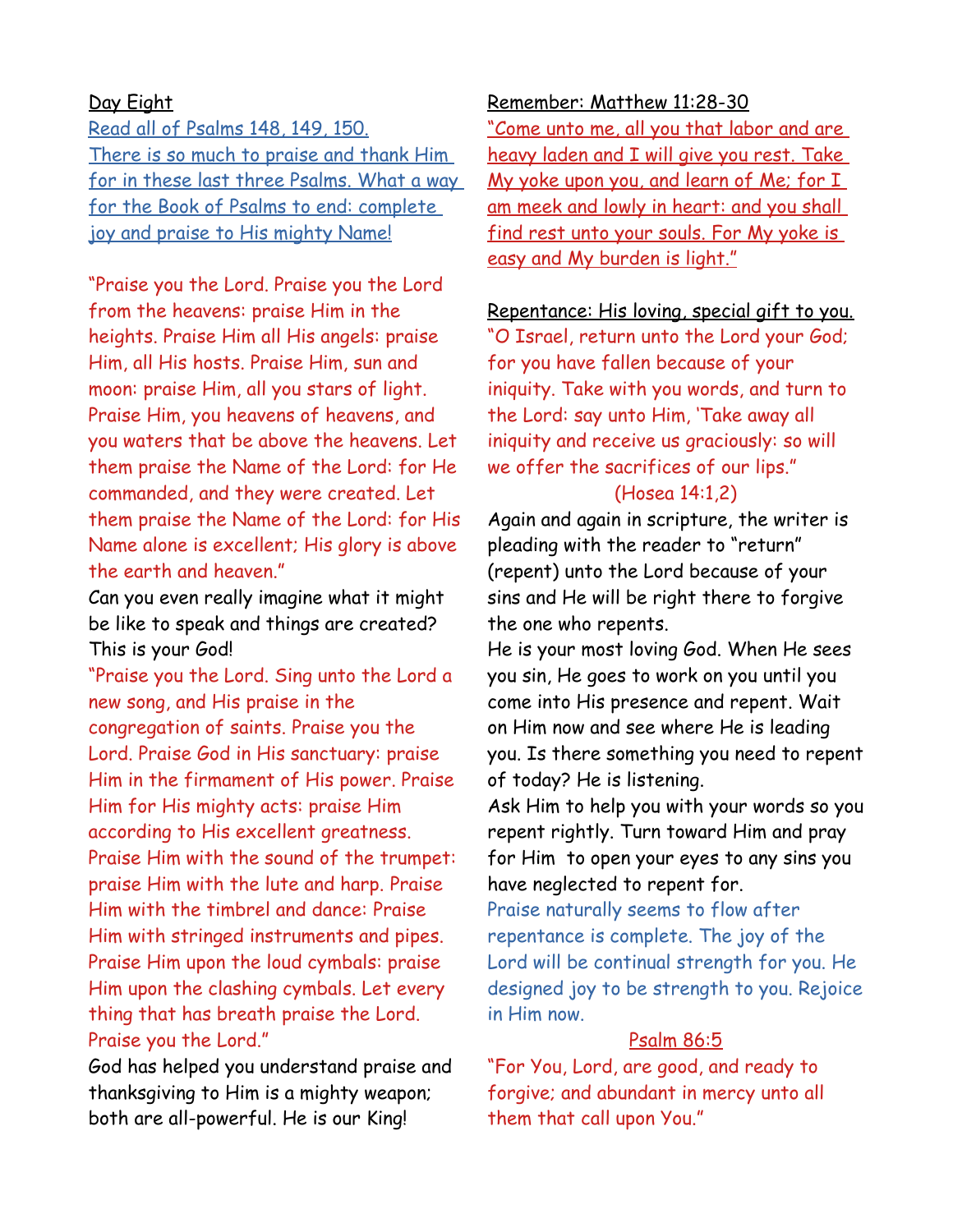# Day Nine

 Read Romans 8: 14-17 and 35-39 . Praise His Name! In Christ Jesus there is no condemnation for those who have believed Him, walking according to His Word.

"For as many as are led by the Spirit of God, they are the sons of God. For you have not received the spirit of bondage again to fear; but you have received the Spirit of adoption by which we cry, Abba, Father."

"The Spirit Himself bears witness with our spirit, that we are the children of God: and if children, then heirs; heirs of God, and joint-heirs with Christ; if so be that we suffer with Him, so that we may be also glorified together."

"Who shall separate us from the love of Christ? Shall tribulation, or distress, or persecution, or famine, or nakedness, or peril, or sword?"

"As it is written, For your sake we are killed all the day long; we are accounted as sheep for the slaughter."

"No, in all these things we are more than conquerors through Him that loved us. For I am persuaded, that neither death, nor life, nor angels, nor principalities, nor powers, not things present, nor things to come, nor height, nor depth, nor any other creation, shall be able to separate us from the love of God, which is in Christ Jesus our Lord."

His words in scripture are true. You must believe nothing will separate you from the love of God. Praise Him now for this truth. Thank Him for preparing you daily for eternity with Him. Give thanks for all of your life: Praise His watching over you.

Remember: Romans 13: 8 "Owe no man anything, but to love one another: for he that loves another has fulfilled the law."

Repentance: His loving, special gift to you. "Let love be without hypocrisy, abhor that which is evil; cleave to that which is good. Be tender loving one to another with brotherly love; in honor preferring one another; not slothful in business; fervent in sprit; serving the Lord; rejoicing in hope; patient in tribulation; constant in prayer; distributing to the necessity of saints; given to hospitality. Bless them who persecute you: bless, and curse not. Rejoice with them that do rejoice and weep with them that weep. Be of the same mind one toward another. Mind not high things, but condescend to men of low estate. Be not wise in your own conceits. Recompense to no man evil for evil. Provide things honest in the sight of all men. If it be possible, as much as lies in you, live peaceably with all men. Avenge not yourselves for it is written 'Vengeance is Mine; I will repay', says the Lord. If your enemy hungers, feed him; if he thirsts, give him drink: for in so doing you shall heap coals of fire on his head. Be not overcome of evil, but overcome evil with good." (Romans 12:9-21)

Look over this list and give Him your heart. Repent for any of this Word which you are not doing. Take your time: the list is long: He wants to make your heart pure in Him. When you are ready, return to praise. He is your merciful Father!

"Give thanks to the Lord, for He is good: His love endures forever." (Psalm 136:1)